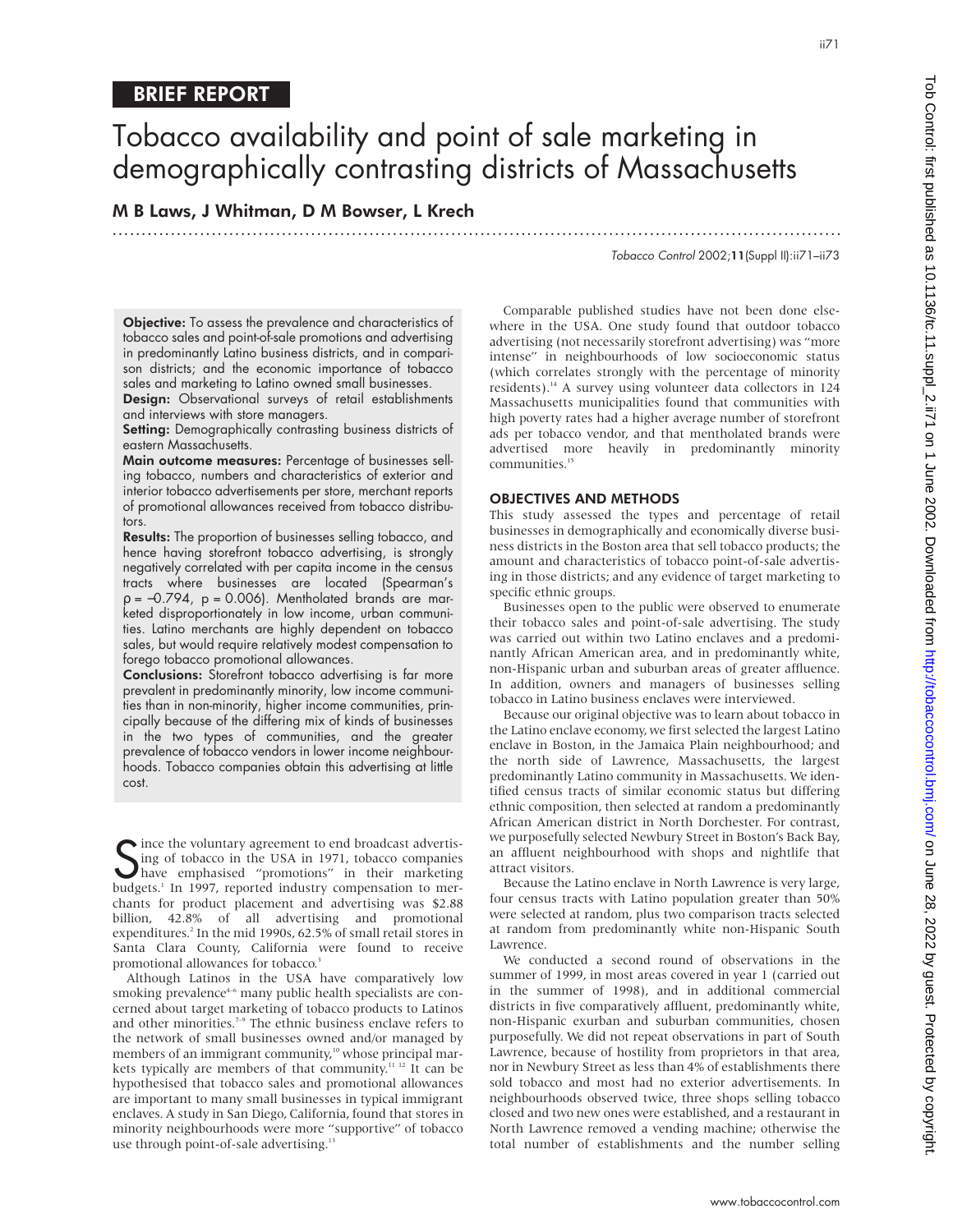| Neighbourhood            | Per capita<br>income<br>1989 | Total number of<br>establishments* | Number selling<br>tobacco products*<br>$%$ of all<br>establishments)* | Number of convenience<br>stores/bodegas in<br>neighbourhood (% of<br>all establishments) | Number convenience<br>stores/bodegas selling<br>tobacco (% of all<br>tobacco vendors)* | Percentage of all<br>ads that are for<br>mentholated<br>brands $*(\%)$ |
|--------------------------|------------------------------|------------------------------------|-----------------------------------------------------------------------|------------------------------------------------------------------------------------------|----------------------------------------------------------------------------------------|------------------------------------------------------------------------|
| Jamaica Plain            | \$9595                       | 93                                 | 17(18.3%)                                                             | 16 (17.2%)                                                                               | 15 (88.2%)                                                                             | 14.8                                                                   |
| North Dorchester         | \$9267                       | 43                                 | 12 (27.9%)                                                            | 13 (30.2%)                                                                               | 9(75%)                                                                                 | 32.3                                                                   |
| North Lawrence           | \$7620                       | 124                                | 24 (19.4%)                                                            | 21 (16.9%)                                                                               | 17 (70.8%)                                                                             | 18.1                                                                   |
| South Lawrence           | \$13937                      | 80                                 | 14 (17.5%)                                                            | $11(13.8\%)$                                                                             | 7(50%)                                                                                 | 18.0                                                                   |
| Newbury Street           | \$46490                      | 406                                | 15(3.7%)                                                              | 6(1.8%)                                                                                  | 6(40%)                                                                                 | 9.0                                                                    |
| <b>Brookline Village</b> | \$23234                      | 183                                | $10(5.5\%)$                                                           | 4(2.2%)                                                                                  | 4 (40%)                                                                                | 10.7                                                                   |
| Coolidge Corner          | \$24866                      | 235                                | 11(4.7%)                                                              | 6(2.6%)                                                                                  | 4 (36%)                                                                                | 3.4                                                                    |
| Newton Center            | \$28025                      | 164                                | $7(4.9\%)$                                                            | 1(0.6%)                                                                                  | 1 (14.3%)                                                                              | $\circ$                                                                |
| Central Square           | \$24963                      | 126                                | 11(8.7%)                                                              | 6(4.8%)                                                                                  | 5(45%)                                                                                 | 11                                                                     |
| Andover                  | \$21039                      | 222                                | $7(3.2\%)$                                                            | $2(0.9\%)$                                                                               | 2(28.6%)                                                                               | 3.2                                                                    |
| Total                    | Mean<br>\$20903              | 1676                               | 128 (7.6%)                                                            | $86(5.1\%)$                                                                              | 70 (54.7%)                                                                             | 13                                                                     |

tobacco products remained the same over the two years. In addition, 94% of establishments were consistent in the presence or absence of exterior advertising from year to year  $(\chi^2 = 97, p < 0.0005)$  and the number of changes in each direction was equal (four each). Consequently, in the results section we report year 2 observations combined with data from those neighbourhoods observed only in year 1, in order to achieve the largest possible sample of neighbourhoods.

We used field tested forms to record information about the establishment, exterior and interior advertisements and promotional displays, including location, language, ethnicity of model, if any, and brand of tobacco product, plus other information not reported here.

We developed a merchant interview in English, which was translated into Spanish, and translated back by a different individual. Discrepancies were resolved, and the questionnaire was field tested. We endeavoured to interview proprietors or managers of all establishments selling tobacco in the Jamaica Plain district and a random sample of those in the North Lawrence district in 1999.

Data collectors underwent classroom training, practice observations and interviews, and validation of the various kinds of observations. Only observers who demonstrated high reliability continued on the study. Observers carried maps showing the territory they were to cover.

All private businesses open to the public were observed and included in the database, including retail stores and services such as physicians' offices, dentists, and travel agencies. All restaurants, bars, department stores, pharmacies, liquor stores, grocery stores, and convenience stores or bodegas (small grocery and variety stores) were entered to determine whether tobacco was sold and to record any interior advertising. Businesses not expected to sell tobacco products, such as clothing stores, were noted. When in doubt, to confirm the absence of tobacco sales, observers entered the premises.

Analyses were conducted using SPSS. Files were structured with the individual advertisement, the establishment or the neighbourhood as the unit of analysis. Information about per capita income for the corresponding tracts from the 1990 census was added to the neighbourhood level file.

### RESULTS

Per capita income of neighbourhoods ranged from \$7620/year (North Lawrence) to \$46 490 (Newbury Street). The other predominantly minority districts (Jamaica Plain and North Dorchester) had per capita income under \$10 000. The suburban districts had per capita income ranging from \$21 039 to \$28 025. South Lawrence was intermediate at \$13 937.

The number of storefronts in each business district, and the density of store spaces, are elements of the built environment

that depend considerably on historical accident. However, the nature of businesses occupying the available spaces responds to economic forces. We found that the proportion of businesses in a district selling tobacco products was negatively associated with per capita income (table 1).

The correlation between per capita income in a district, and the percentage of establishments selling tobacco in year 2, plus the year 1 observations in Newbury Street and South Lawrence, by Spearman's  $\rho$ , was -0.794 ( $p = 0.006$ ). The correlations for year 1 and year 2 observations taken separately were also significant ( $p = -0.9$ ,  $p = 0.037$ , and  $p = -0.7$ ,  $p = 0.036$ , respectively).

Businesses that commonly sold tobacco were convenience stores/bodegas, gas stations, pharmacies, and liquor stores. The convenience store/bodega was the most frequent source of tobacco products, particularly in the minority neighbourhoods. In Jamaica Plain, 88% of establishments that sold tobacco were this type of business; in North Lawrence, 71%, and in North Dorchester, 75%. Convenience stores were 50% or less of stores selling tobacco in the remaining neighbourhoods. Convenience stores/bodegas also constituted a higher percentage of all business in the minority communities than in the more affluent areas (table 1).

Combining the year 2 observations with year 1 observations in Newbury Street and South Lawrence, three (1.8%) of the 161 interior ads with a human image featured an evidently Latino model. There were no evidently Latino models in exterior advertisements. There were seven African American models in exterior ads (5.8% of ads with models) and 16 in interior ads (10.0%), scattered among neighbourhoods.

Advertisements for mentholated brands were heavily concentrated in Jamaica Plain, North and South Lawrence, and particularly North Dorchester (where 32.3% of all ads, both interior and exterior, were for mentholated brands). Overall, in the predominantly minority neighbourhoods, 29% of advertisements were for these mentholated brands versus 10% in the non-minority neighbourhoods ( $\chi^2 = 67.2$ ,  $p < 0.0005$ ).

Brookline Village had the highest number of exterior advertisements per store selling tobacco, 7.7. This was explained by just two establishments, with 20 and 22 exterior ads respectively. The minority neighbourhoods otherwise tended to have more exterior ads per store selling tobacco than the non-minority neighbourhoods (5.51 *v* 4.41). For year 2 alone, this difference was significant by *t* test, but not by nonparametric tests. However, including the year 1 data from Newbury Street and South Lawrence, despite the Brookline Village anomaly, the minority neighbourhoods tended to have more exterior ads per store selling tobacco ( $U = 1773.5$ ,  $p = 0.017$ ). In every comparison, in contrast, the nonminority neighbourhoods tended to have more interior ads per